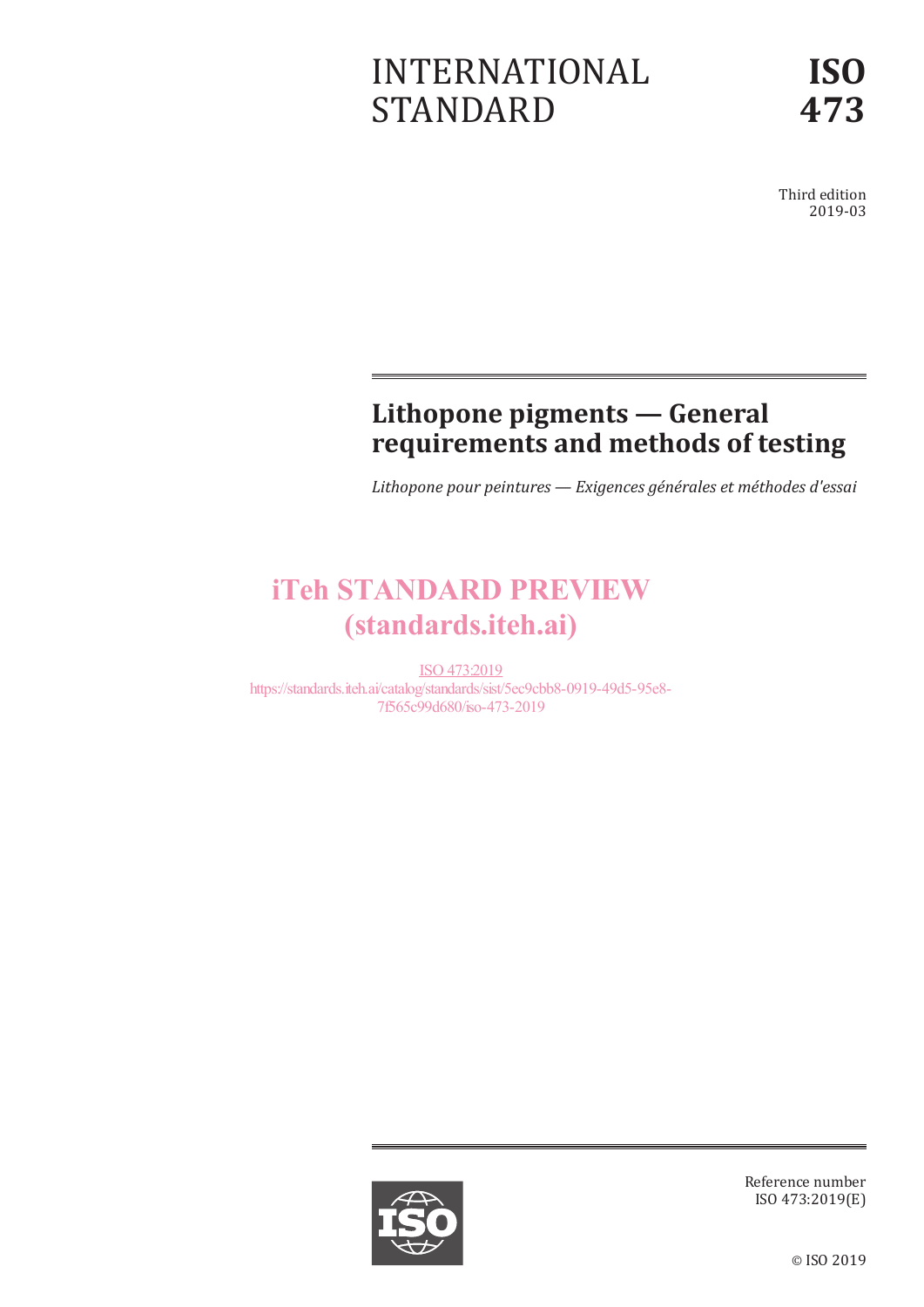# iTeh STANDARD PREVIEW (standards.iteh.ai)

ISO 473:2019 https://standards.iteh.ai/catalog/standards/sist/5ec9cbb8-0919-49d5-95e8- 7f565c99d680/iso-473-2019



### **COPYRIGHT PROTECTED DOCUMENT**

#### © ISO 2019

All rights reserved. Unless otherwise specified, or required in the context of its implementation, no part of this publication may be reproduced or utilized otherwise in any form or by any means, electronic or mechanical, including photocopying, or posting on the internet or an intranet, without prior written permission. Permission can be requested from either ISO at the address below or ISO's member body in the country of the requester.

ISO copyright office CP 401 • Ch. de Blandonnet 8 CH-1214 Vernier, Geneva Phone: +41 22 749 01 11 Fax: +41 22 749 09 47 Email: copyright@iso.org Website: www.iso.org

Published in Switzerland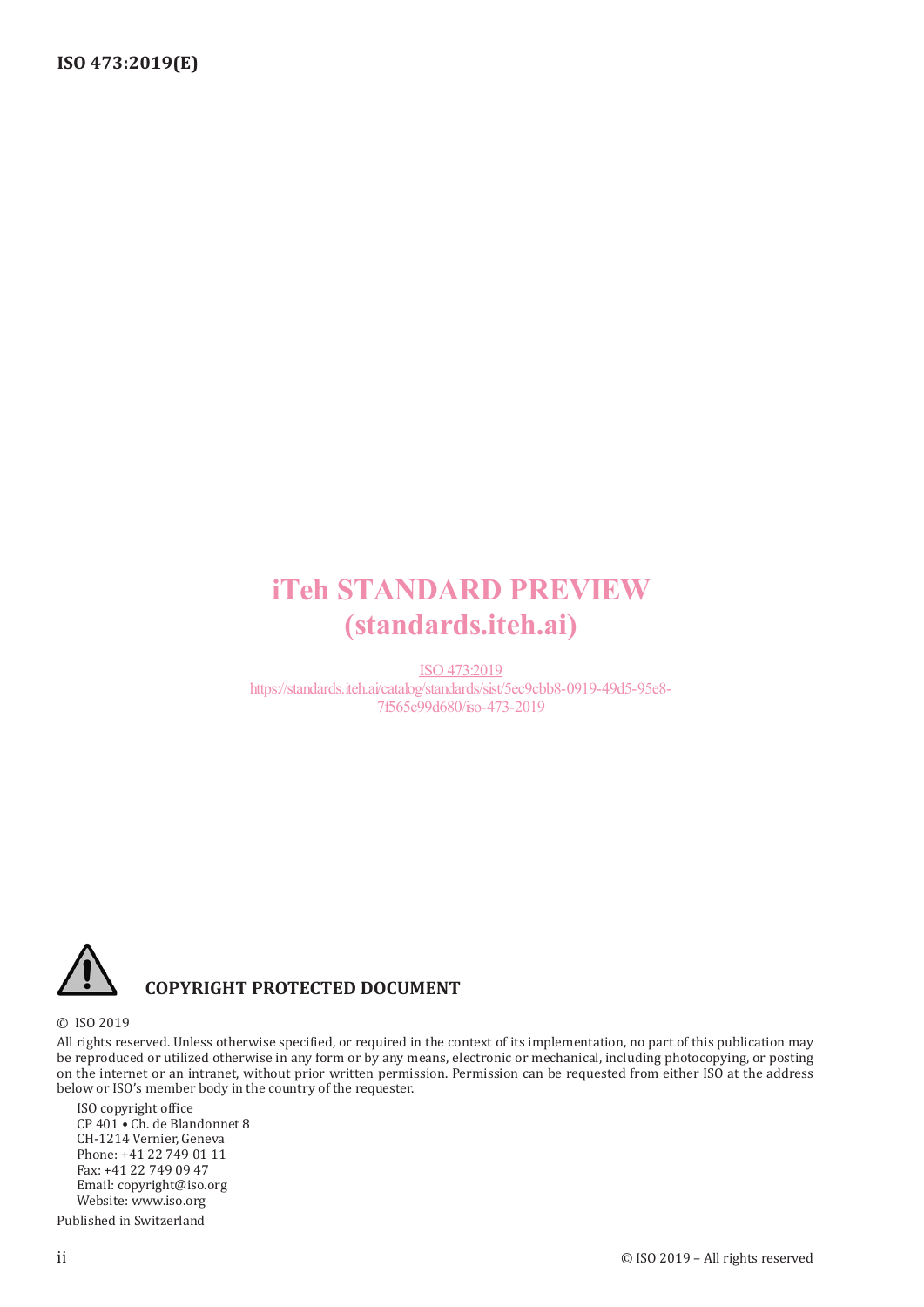Page

# **Contents**

| 1<br>2<br>3<br>4<br>5<br><b>Sampling 33 and 33 and 33 and 33 and 33 and 33 and 33 and 33 and 33 and 33 and 33 and 33 and 33 and 33 and 33 and 33 and 33 and 33 and 34 and 34 and 35 and 35 and 36 and 36 and 36 and 36 and 36 and 36 and 36 and 36 and 36</b><br>6<br>7<br>7.1<br>7.2<br>Principle 3<br>7.2.1<br>7.2.2<br>7.2.3<br>7.2.4<br>7.2.5<br>7.3<br>7.3.1<br><b>Principles TANDARD PREVIEW</b> 66<br>7.3.2<br>Apparatus standards.itch.ai) 38<br>7.3.3<br>7.3.4<br>7.3.5<br><b>Determination of zinc oxide content</b> darks ist 5ec9ebb8-0919-49d5-95e8-<br>8.1 Reagents 7565e99d680/iso-473-2019<br>8<br>8.2<br>8.3<br>8.4<br>9 |  |  |  |  |  |  |  |
|-------------------------------------------------------------------------------------------------------------------------------------------------------------------------------------------------------------------------------------------------------------------------------------------------------------------------------------------------------------------------------------------------------------------------------------------------------------------------------------------------------------------------------------------------------------------------------------------------------------------------------------------|--|--|--|--|--|--|--|
|                                                                                                                                                                                                                                                                                                                                                                                                                                                                                                                                                                                                                                           |  |  |  |  |  |  |  |
|                                                                                                                                                                                                                                                                                                                                                                                                                                                                                                                                                                                                                                           |  |  |  |  |  |  |  |
|                                                                                                                                                                                                                                                                                                                                                                                                                                                                                                                                                                                                                                           |  |  |  |  |  |  |  |
|                                                                                                                                                                                                                                                                                                                                                                                                                                                                                                                                                                                                                                           |  |  |  |  |  |  |  |
|                                                                                                                                                                                                                                                                                                                                                                                                                                                                                                                                                                                                                                           |  |  |  |  |  |  |  |
|                                                                                                                                                                                                                                                                                                                                                                                                                                                                                                                                                                                                                                           |  |  |  |  |  |  |  |
|                                                                                                                                                                                                                                                                                                                                                                                                                                                                                                                                                                                                                                           |  |  |  |  |  |  |  |
|                                                                                                                                                                                                                                                                                                                                                                                                                                                                                                                                                                                                                                           |  |  |  |  |  |  |  |
|                                                                                                                                                                                                                                                                                                                                                                                                                                                                                                                                                                                                                                           |  |  |  |  |  |  |  |
|                                                                                                                                                                                                                                                                                                                                                                                                                                                                                                                                                                                                                                           |  |  |  |  |  |  |  |
|                                                                                                                                                                                                                                                                                                                                                                                                                                                                                                                                                                                                                                           |  |  |  |  |  |  |  |
|                                                                                                                                                                                                                                                                                                                                                                                                                                                                                                                                                                                                                                           |  |  |  |  |  |  |  |
|                                                                                                                                                                                                                                                                                                                                                                                                                                                                                                                                                                                                                                           |  |  |  |  |  |  |  |
|                                                                                                                                                                                                                                                                                                                                                                                                                                                                                                                                                                                                                                           |  |  |  |  |  |  |  |
|                                                                                                                                                                                                                                                                                                                                                                                                                                                                                                                                                                                                                                           |  |  |  |  |  |  |  |
|                                                                                                                                                                                                                                                                                                                                                                                                                                                                                                                                                                                                                                           |  |  |  |  |  |  |  |
|                                                                                                                                                                                                                                                                                                                                                                                                                                                                                                                                                                                                                                           |  |  |  |  |  |  |  |
|                                                                                                                                                                                                                                                                                                                                                                                                                                                                                                                                                                                                                                           |  |  |  |  |  |  |  |
|                                                                                                                                                                                                                                                                                                                                                                                                                                                                                                                                                                                                                                           |  |  |  |  |  |  |  |
|                                                                                                                                                                                                                                                                                                                                                                                                                                                                                                                                                                                                                                           |  |  |  |  |  |  |  |
|                                                                                                                                                                                                                                                                                                                                                                                                                                                                                                                                                                                                                                           |  |  |  |  |  |  |  |
|                                                                                                                                                                                                                                                                                                                                                                                                                                                                                                                                                                                                                                           |  |  |  |  |  |  |  |
|                                                                                                                                                                                                                                                                                                                                                                                                                                                                                                                                                                                                                                           |  |  |  |  |  |  |  |
|                                                                                                                                                                                                                                                                                                                                                                                                                                                                                                                                                                                                                                           |  |  |  |  |  |  |  |
|                                                                                                                                                                                                                                                                                                                                                                                                                                                                                                                                                                                                                                           |  |  |  |  |  |  |  |
|                                                                                                                                                                                                                                                                                                                                                                                                                                                                                                                                                                                                                                           |  |  |  |  |  |  |  |
|                                                                                                                                                                                                                                                                                                                                                                                                                                                                                                                                                                                                                                           |  |  |  |  |  |  |  |
|                                                                                                                                                                                                                                                                                                                                                                                                                                                                                                                                                                                                                                           |  |  |  |  |  |  |  |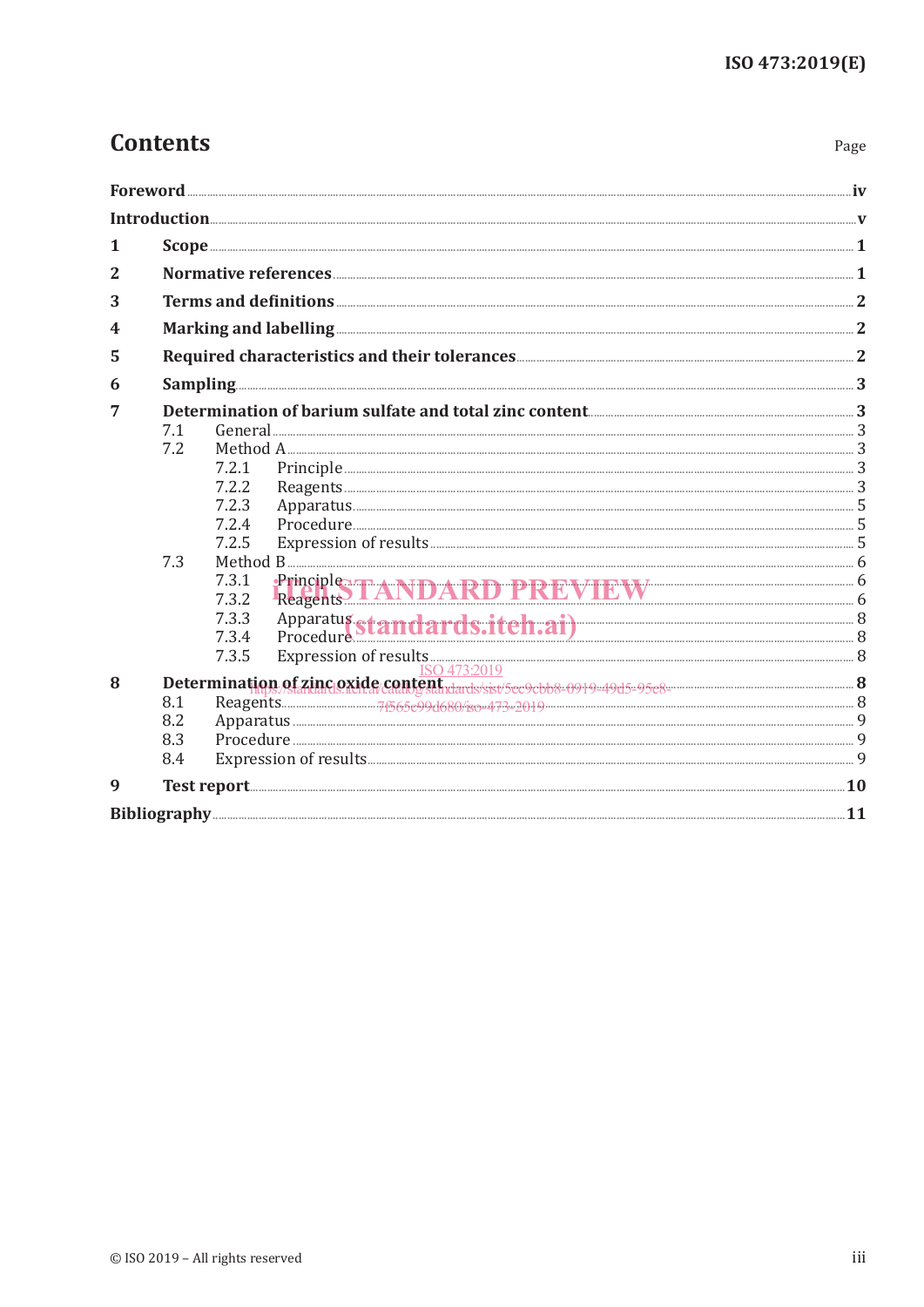## **Foreword**

ISO (the International Organization for Standardization) is a worldwide federation of national standards bodies (ISO member bodies). The work of preparing International Standards is normally carried out through ISO technical committees. Each member body interested in a subject for which a technical committee has been established has the right to be represented on that committee. International organizations, governmental and non-governmental, in liaison with ISO, also take part in the work. ISO collaborates closely with the International Electrotechnical Commission (IEC) on all matters of electrotechnical standardization.

The procedures used to develop this document and those intended for its further maintenance are described in the ISO/IEC Directives, Part 1. In particular the different approval criteria needed for the different types of ISO documents should be noted. This document was drafted in accordance with the editorial rules of the ISO/IEC Directives, Part 2 (see www.iso.org/directives).

Attention is drawn to the possibility that some of the elements of this document may be the subject of patent rights. ISO shall not be held responsible for identifying any or all such patent rights. Details of any patent rights identified during the development of the document will be in the Introduction and/or on the ISO list of patent declarations received (see www.iso.org/patents).

Any trade name used in this document is information given for the convenience of users and does not constitute an endorsement.

For an explanation on the voluntary nature of standards, the meaning of ISO specific terms and expressions related to conformity assessment, as well as information about ISO's adherence to the<br>World Trade Organization (WTO) principles in the Technical Barriers to Trade (TBT) see the following World Trade Organization (WTO) principles in the Technical Barriers to Trade (TBT) see the following URL: <u>www.iso.org/iso/foreword.html</u>. (standards.iteh.ai)

This document was prepared by Technical Committee ISO/TC 256, *Pigments, dyestuffs and extenders*. ISO 473:2019

This third edition cancels and/replaces the second edition (ISO 473:1982), which has been technically revised. The main changes compared to the previous edition are as follows:

- a new specification of lithopone with a 20 % zinc sulphide (ZnS) content (lithopone 20 %) has been included;
- a new method of test, Method B (Na2EDTA titration method) has been introduced;
- the text of the document has been editorially revised.

Any feedback or questions on this document should be directed to the user's national standards body. A complete listing of these bodies can be found at www.iso.org/members.html.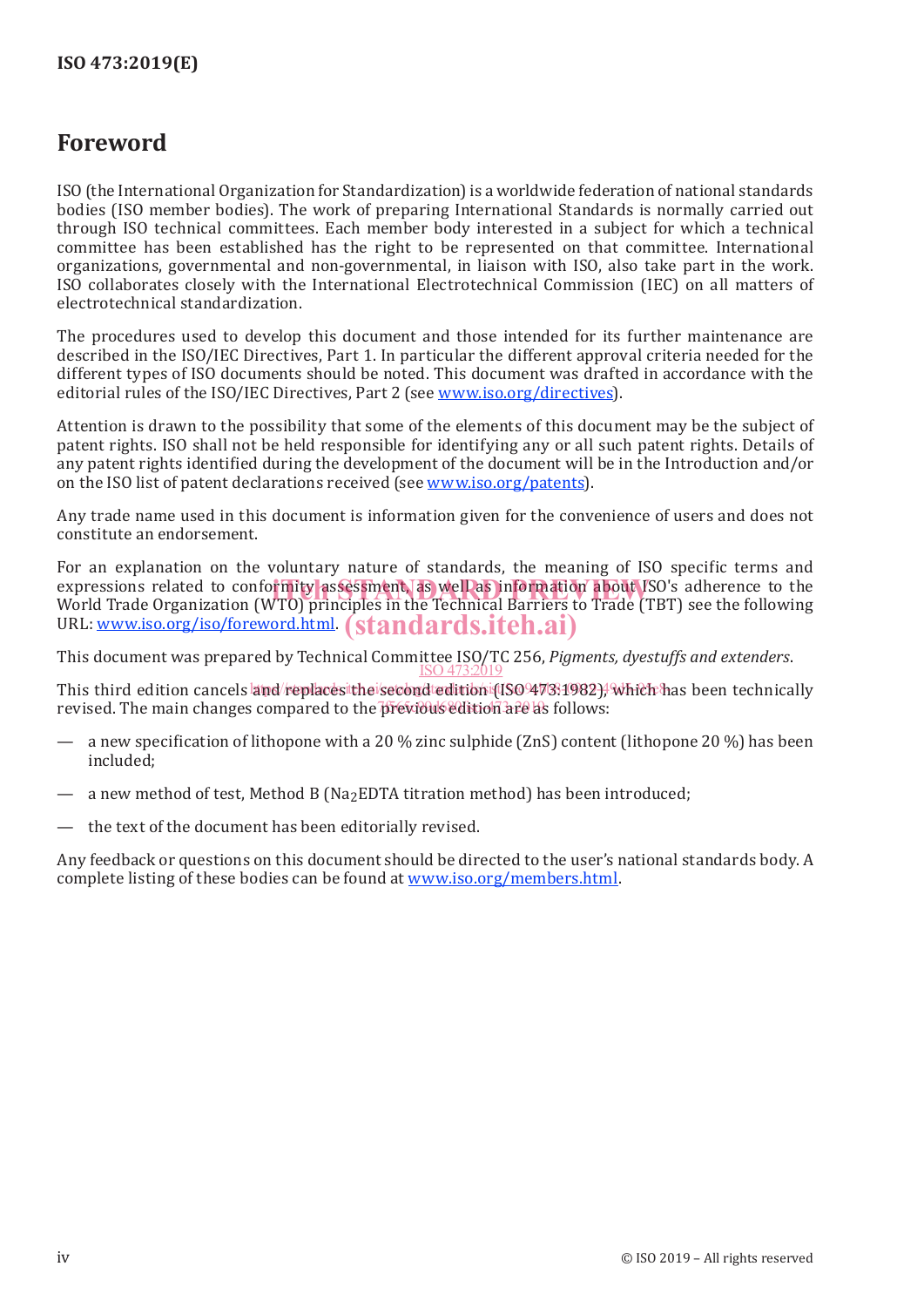### **Introduction**

Over the last decade, requirements such as the hiding power for exterior coatings have become less stringent with a view to reducing cost. In addition, there is a growing demand in the international exterior coatings market for lithopone with a 20 % total zinc sulphide (ZnS) content rather than the more expensive lithopone with a 30 % or 60 % total zinc sulphide content (hereinafter referred to as lithopone 20 %, lithopone 30 % and lithopone 60 %, respectively). The previous edition of this document provided for only two specifications of lithopone, namely lithopone 30 % and lithopone 60 %. To avoid confusion and disputes related to the transportation, release and clearance of lithopone 20 %, it has been included as a third specification in this document.

The determination of the total zinc content in lithopone using the potassium hexacyanoferrate titration method is rather complicated to operate and apt to fail. With such a test method, fluctuations in the temperature of the solution may be experienced and it is difficult to read the titration end point. Therefore, the Na<sub>2</sub>EDTA direct titration method has been added to this document, which is time-saving and easier to operate, and with a proven accuracy. This testing method is based on Reference [2].

# iTeh STANDARD PREVIEW (standards.iteh.ai)

ISO 473:2019 https://standards.iteh.ai/catalog/standards/sist/5ec9cbb8-0919-49d5-95e8- 7f565c99d680/iso-473-2019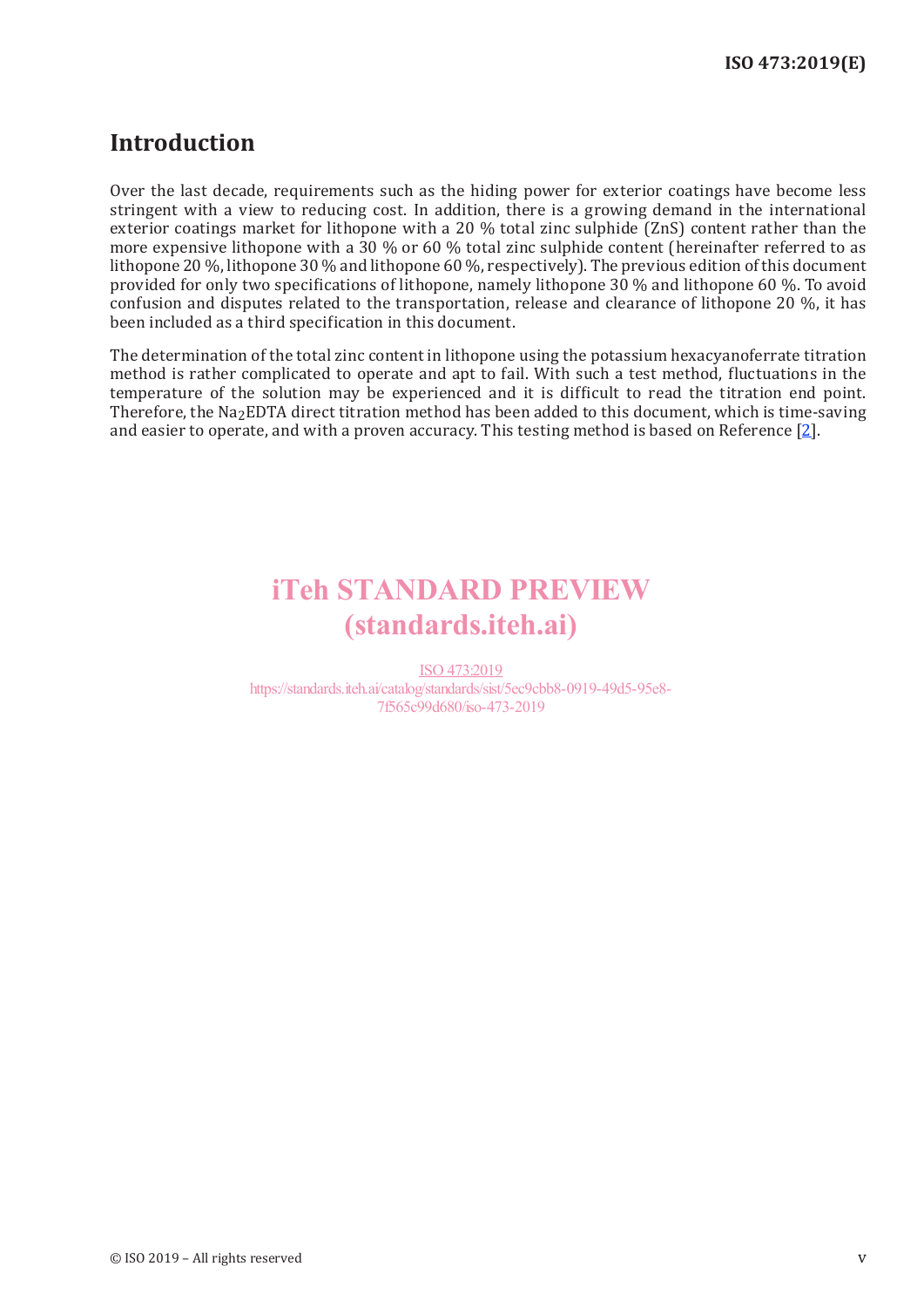# iTeh STANDARD PREVIEW (standards.iteh.ai)

ISO 473:2019 https://standards.iteh.ai/catalog/standards/sist/5ec9cbb8-0919-49d5-95e8- 7f565c99d680/iso-473-2019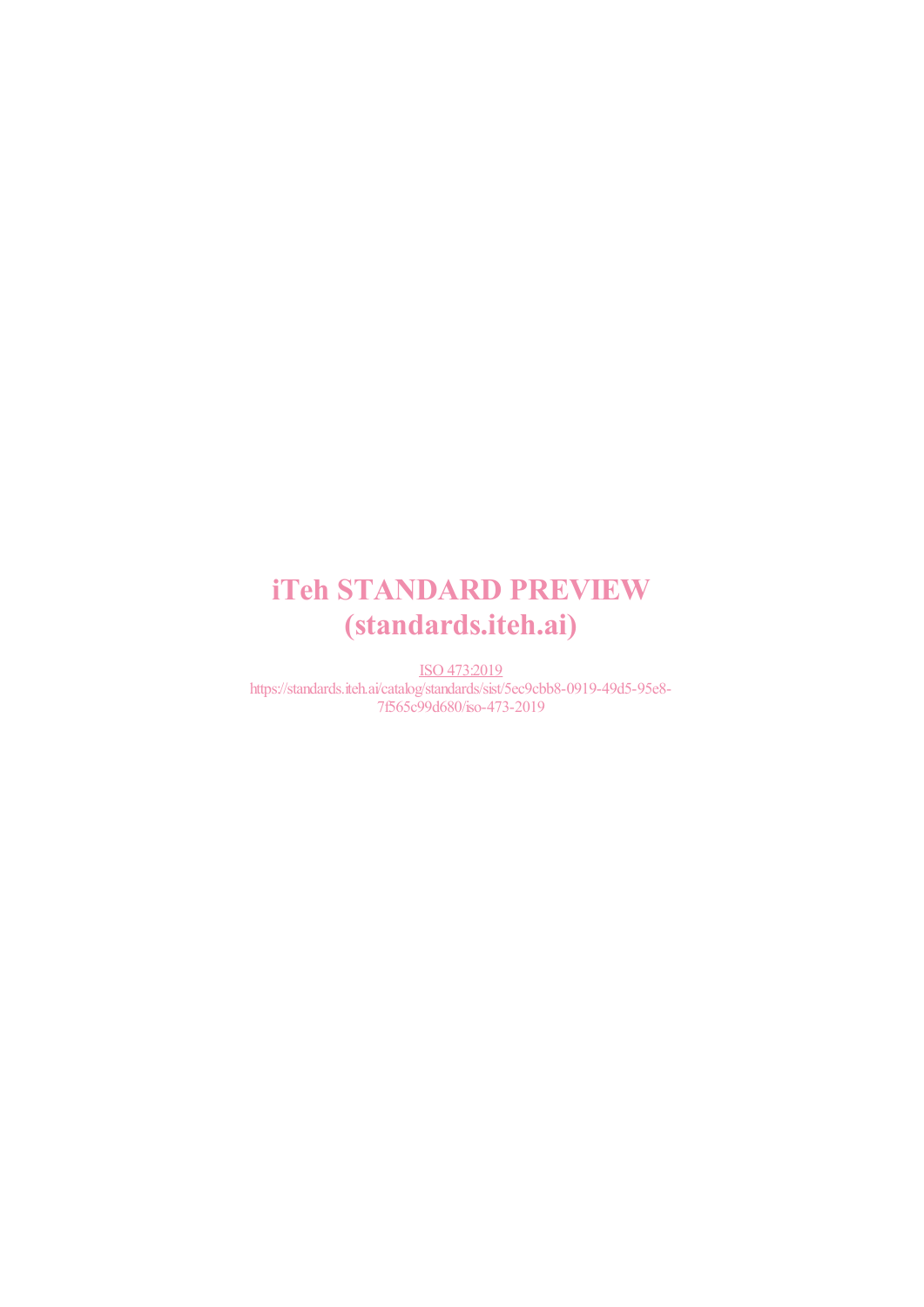# **Lithopone pigments — General requirements and methods of testing**

**WARNING — Persons using this document should be familiar with normal laboratory practice. This document does not purport to address all of the safety problems, if any, associated with its use. It is the responsibility of the user to establish appropriate safety and health practices.**

#### **1 Scope**

This document specifies the requirements and the corresponding test methods for three types of lithopone pigments.

#### **2 Normative references**

The following documents are referred to in the text in such a way that some or all of their content constitutes requirements of this document. For dated references, only the edition cited applies. For undated references, the latest edition of the referenced document (including any amendments) applies.

ISO 385, *Laboratory glassware — Burettes*

ISO 648, *Laboratory glassware*  $S$  *Single-volume pipettes*  $\mathbf{R}\mathbf{E}\mathbf{V}\mathbf{I}\mathbf{E}\mathbf{W}$ 

1SO 787-1, General methods of test for pigments and extenders **1**) Part 1: Comparison of colour of pigments

ISO 787-2, *General methods of test for pigments and extenders — Part 2: Determination of matter volatile*  ISO 473:2019 *at 105 °C* https://standards.iteh.ai/catalog/standards/sist/5ec9cbb8-0919-49d5-95e8-

ISO 787-3, *General methods of test for pigments and extenders — Part 3: Determination of matter soluble in water — Hot extraction method* 7f565c99d680/iso-473-2019

ISO 787-4, *General methods of test for pigments and extenders — Part 4: Determination of acidity or alkalinity of the aqueous extract*

ISO 787-5, *General methods of test for pigments and extenders — Part 5: Determination of oil absorption value*

ISO 787-7, *General methods of test for pigments and extenders — Part 7: Determination of residue on sieve — Water method — Manual procedure*

ISO 787-17, *General methods of test for pigments and extenders — Comparison of lightening power of white pigments*

ISO 1042, *Laboratory glassware — One-mark volumetric flasks*

ISO 3696, *Water for analytical laboratory use — Specification and test methods*

ISO 15528, *Paints, varnishes and raw materials for paints and varnishes — Sampling*

ISO 18451-1, *Pigments, dyestuffs and extenders — Terminology — Part 1: General terms*

ISO 18451-2, *Pigments, dyestuffs and extenders — Terminology — Part 2: Classification of colouring materials according to colouristic and chemical aspects*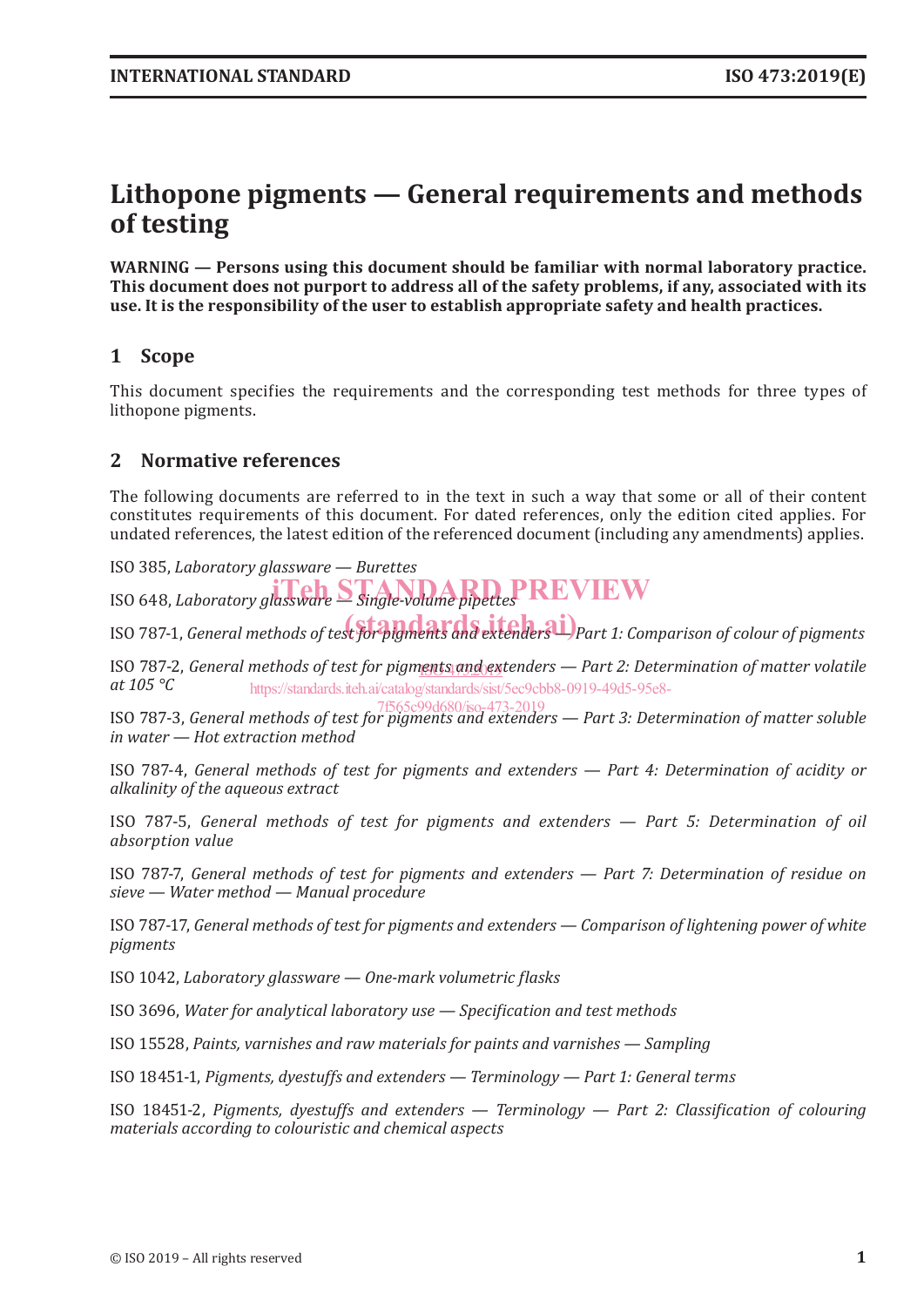### **3 Terms and definitions**

For the purposes of this document, the terms and definitions given in ISO 18451-1, ISO 18451-2 and the following apply.

ISO and IEC maintain terminological databases for use in standardization at the following addresses:

- ISO Online browsing platform: available at https://www.iso.org/obp
- IECElectropedia: available at http://www.electropedia.org/

#### **3.1**

#### **lithopone 20 %**

white pigment consisting of approximately 20 % zinc sulphide (ZnS), the balance being made up mainly of barium sulphate (BaS04)

Note 1 to entry: The material is a calcined co-precipitate.

#### **3.2**

#### **lithopone 30 %**

white pigment consisting of zinc sulphide (ZnS) and barium sulphate (BaS04) in approximately equimolecular proportions

Note 1 to entry: The material is a calcined co-precipitate.

#### **3.3**

#### **lithopone 60 %** iTeh STANDARD PREVIEW

white pigment consisting of approximately 60 % zinc sulphide (ZnS), the balance being made up mainly of barium sulphate (BaS04) (standards.iteh.ai)

Note 1 to entry: The material is a calcined co-precipitate. <u>ISO 473:2019</u>

https://standards.iteh.ai/catalog/standards/sist/5ec9cbb8-0919-49d5-95e8- 7f565c99d680/iso-473-2019

### **4 Marking and labelling**

Lithopone with a content of about 20 %, 30 % or 60 % of zinc sulphide should be marked or labelled as such.

### **5 Required characteristics and their tolerances**

Lithopone pigments shall have the characteristics shown in Table 1.

The sample agreed between the interested parties, to which reference is made in Table 1, shall be one and the same and shall comply with all the requirements specified for the pigment under test.

| <b>Characteristic</b>                                                      | Unit              | Requirement | <b>Test method</b> |
|----------------------------------------------------------------------------|-------------------|-------------|--------------------|
| Total zinc, calculated as zinc<br>sulphide                                 | % (mass fraction) |             | Clause 7           |
| Lithopone 30 %                                                             |                   | $\geq$ 28   |                    |
| Lithopone 60 %                                                             |                   | $\geq 58$   |                    |
| Lithopone 20 %                                                             |                   | $\geq 18$   |                    |
| Zinc oxide                                                                 | % (mass fraction) | $\leq 1$    | Clause 8           |
| Sum of total zinc, calculated<br>as zinc sulphide, and bari-<br>um sulfate | % (mass fraction) | $\geq 99$   | Clause 7           |
| Matter volatile at 105 °C                                                  | % (mass fraction) | $\leq 0.5$  | ISO 787-2          |

#### **Table 1 — Required characteristics and their tolerances**